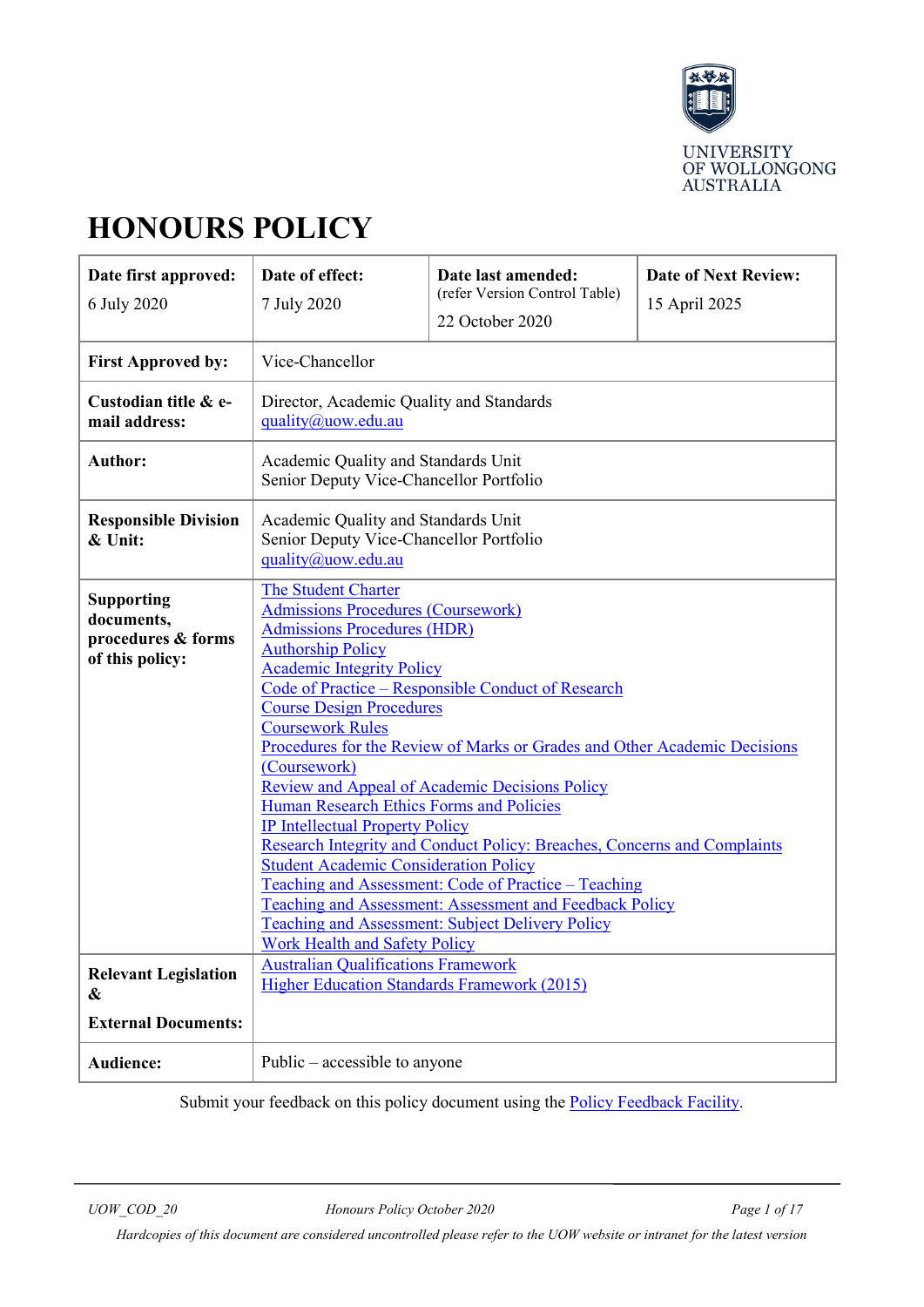

#### Contents

| 1  |  |
|----|--|
| 2  |  |
| 3  |  |
| 4  |  |
| 5  |  |
| 6  |  |
| 7  |  |
| 8  |  |
| 9  |  |
| 10 |  |
| 11 |  |
| 12 |  |
| 13 |  |
| 14 |  |
| 15 |  |
|    |  |
|    |  |
|    |  |
|    |  |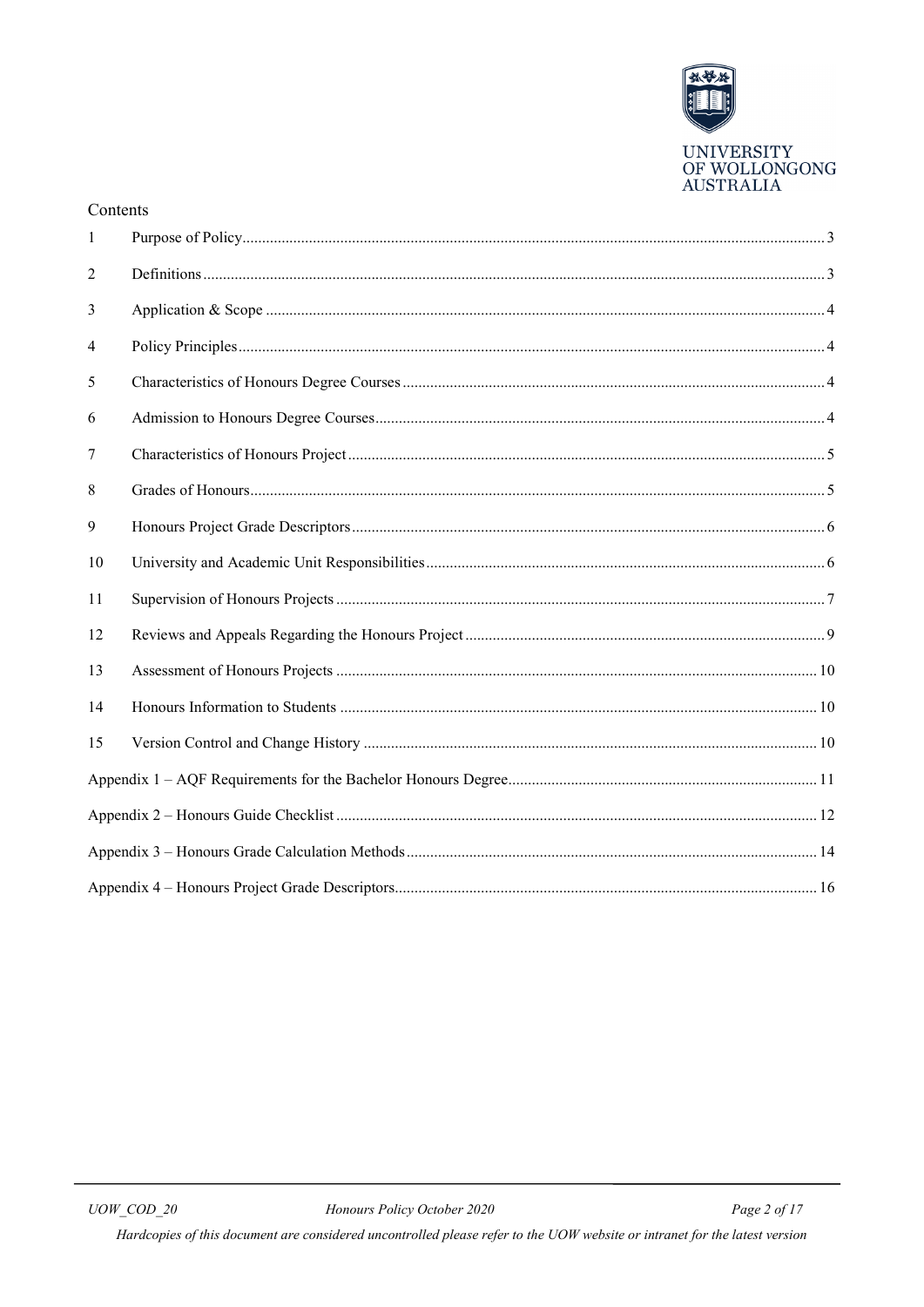

## <span id="page-2-0"></span>1 **Purpose of Policy**

- 1. The purposes of the Honours Policy are to:
	- a. set out a framework for designing and undertaking Honours Degrees and Honours Projects; and
	- b. describe roles and responsibilities of staff and students in completing the requirements for Honours Degrees and in undertaking Honours Projects.
- 2. The Honours Policy replaces the Code of Practice Honours.

## <span id="page-2-1"></span>2 **Definitions**

| <b>Word/Term</b>        | Definition (with examples if required)                                                                                                                                                                                                                                                                     |
|-------------------------|------------------------------------------------------------------------------------------------------------------------------------------------------------------------------------------------------------------------------------------------------------------------------------------------------------|
| Academic Unit           | Faculty, School, Unit or Discipline.                                                                                                                                                                                                                                                                       |
| <b>AQF</b>              | Australian Qualifications Framework.                                                                                                                                                                                                                                                                       |
| <b>Embedded Honours</b> | An Honours Degree comprising of four (4) years' EFT of study as a stand-alone<br>degree or not less than three (3) years EFT of study as part of a double degree and<br>including an Honours Project or Projects of at least 12cp. Embedded Honours<br>includes Professional Honours.                      |
| End On Honours          | An Honours Degree comprising of one (1) year EFT of study that is undertaken<br>following successful completion of an undergraduate Bachelor Pass degree, and<br>involving an Honours Project of 24cp or more.                                                                                             |
| <b>EFT</b>              | Equivalent Full Time study load.                                                                                                                                                                                                                                                                           |
| Head, Academic<br>Unit  | A member of academic staff who is ultimately responsible for the matters regarding<br>an Honours Degree.                                                                                                                                                                                                   |
| Honours Coordinator     | A member of academic staff who is responsible for the operation of the Honours<br>Degree and/or the coordination of Honours Projects.                                                                                                                                                                      |
| <b>Honours Degree</b>   | An undergraduate qualification that qualifies individuals who apply a body of<br>knowledge in a specific context to undertake professional work and as a pathway for<br>research and further learning, and that otherwise meets the requirements of Level 8<br>of the Australian Qualifications Framework. |
| Honours Examiner        | An appropriately qualified person with relevant expertise and with responsibility for<br>the assessment of an Honours Project undertaken as a required component of an<br>Honours Degree.                                                                                                                  |
| Honours Project         | A component of study within the Honours Degree that involves project work and/or<br>a piece of research and scholarship with some independence and that is discipline<br>specific, inter-disciplinary or joint.                                                                                            |
| Professional Honours    | An Honours Degree that involves Embedded Honours designed to, in addition, meet<br>the requirements of professional registration in fields such as engineering, law or<br>teaching.                                                                                                                        |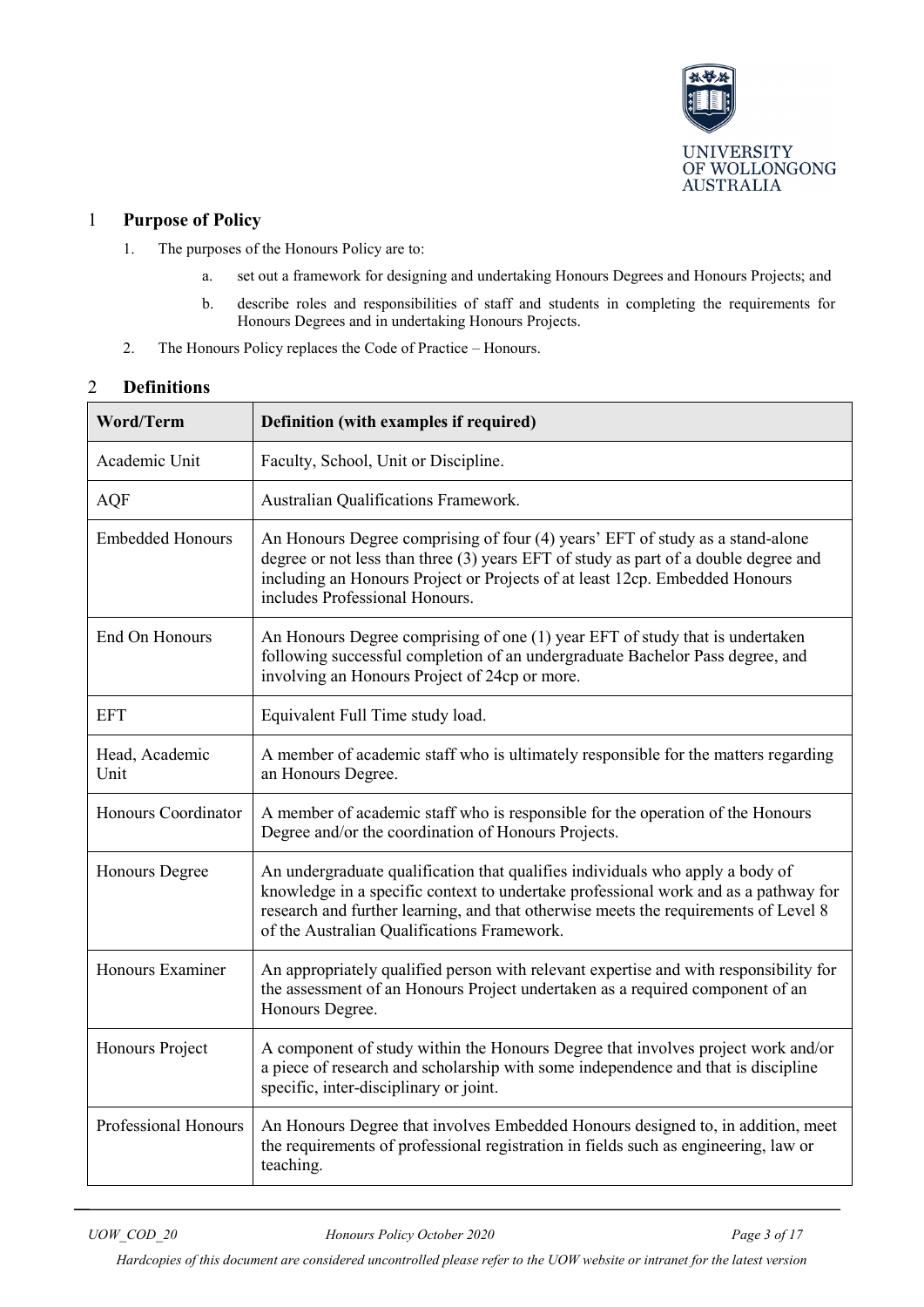

| Supervisor | A member of academic staff who is appropriately qualified and has relevant<br>expertise to oversee the progress of an Honours Project and to supervise a student |
|------------|------------------------------------------------------------------------------------------------------------------------------------------------------------------|
|            | undertaking the Honours Project.                                                                                                                                 |

## <span id="page-3-0"></span>3 **Application & Scope**

- 1. The Honours Policy applies to all Honours Degrees at the University of Wollongong whether delivered onshore, offshore and regardless of mode of delivery, including
	- a. Embedded Honours (including Professional Honours) and
	- b. End-On Honours.
- 2. The Honours Policy applies to the Bachelor of Research.
- 3. The assessment requirements for an Honours Project and the processes for examination of the Honours Project are set out in the [Teaching and Assessment: Assessment and Feedback Policy.](https://documents.uow.edu.au/about/policy/alphalisting/UOW222905.html#P177_18258)
- 4. The specific responsibilities of Supervisors to students undertaking an Honours Degree arise and must be met during the session(s) during which the student is designing and undertaking the Honours Project.

## <span id="page-3-1"></span>4 **Policy Principles**

- 1. The University has established a framework to design, deliver and assure a range of high standard Honours Degree courses to students in order to:
	- a. enable them to achieve the learning outcomes at AQF Level 8;
	- b. clarify and confirm the roles and responsibilities of the University, the relevant academic unit, the honours supervisor and students; and
	- c. provide pathways for students into professional practice and/or further study as a higher degree research student.
- 2. The University will maintain a consistent and transparent framework for the design and delivery of different forms of Honours Degree courses, and within these courses, the design, completion and examination of an Honours Project in order to assure learning at Level 8 and against the relevant course learning outcomes.

## <span id="page-3-2"></span>5 **Characteristics of Honours Degree Courses**

- 1. The Course Design Procedures detail the University's requirements with regard to the naming, duration and credit point values for Honours Degree courses.
- 2. Honours Degree courses are to be designed and delivered consistent with the AQF requirements for Level 8 Bachelor Honours Courses (as detailed in Appendix 1), to ensure that graduates will have advanced knowledge and skills for professional or highly skilled work and/or further learning.
	- a. research, or
	- b. advancing the knowledge, skills and application gained in a Bachelor Degree, or
	- c. for professional practice for which higher level of learning outcomes are required for entry.
- 3. Each Honours Degree course is to include the completion of an Honours Project.

#### <span id="page-3-3"></span>6 **Admission to Honours Degree Courses**

1. The requirements for admission to an Honours Degree course are determined in accordance with the Coursework Rules and the Admissions Procedures and specified in the information provided to prospective students.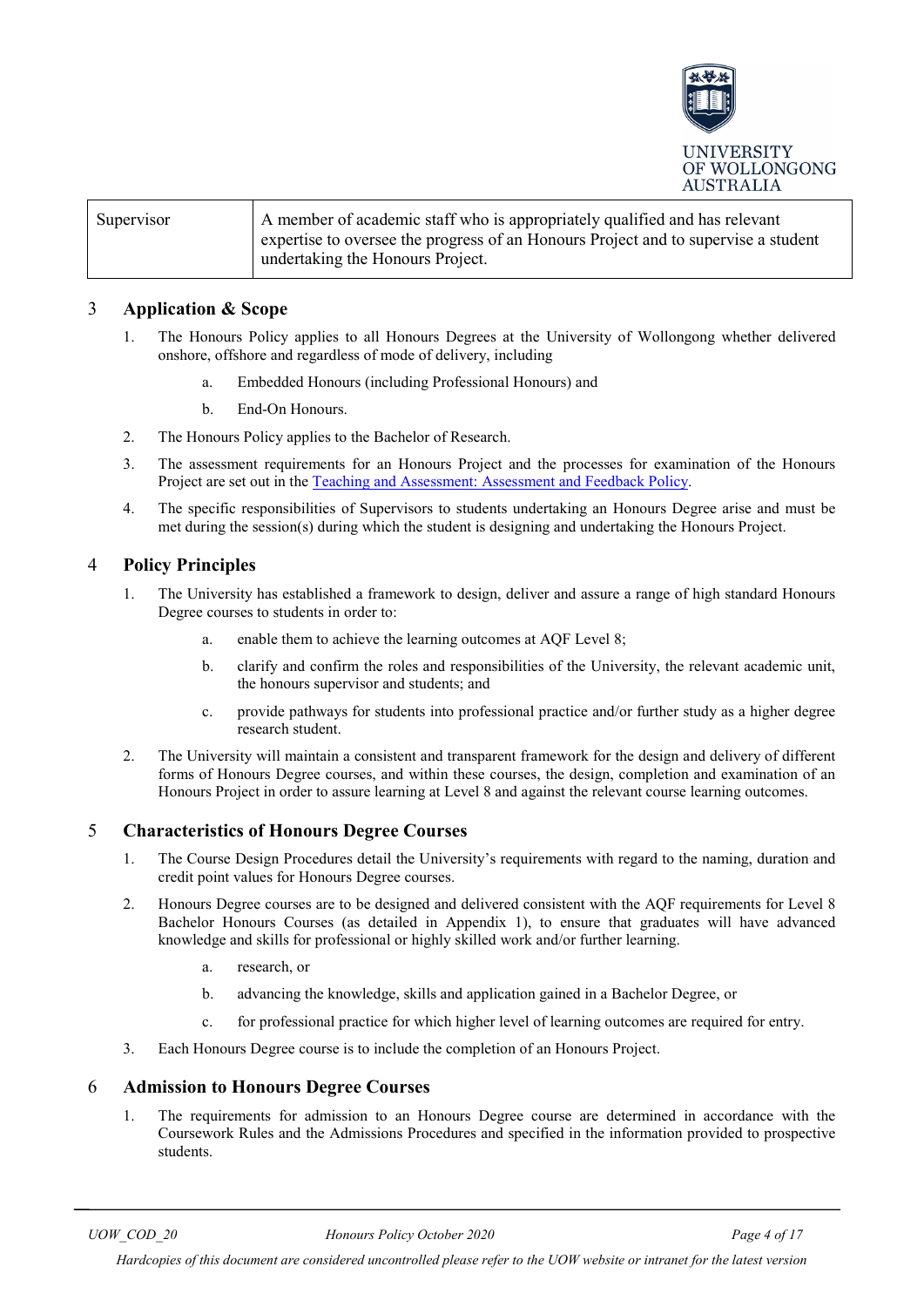

2. The Credit for Prior Learning Policy provides that no external credit is given towards the Honours Project component within a one year stand-alone honours degree.

## <span id="page-4-0"></span>7 **Characteristics of Honours Project**

- 1. The Honours Project is to be designed to assist in assuring learning at Level 8 of the AQF for students undertaking an Honours Degree.
- 2. The Honours Project is to be designed, undertaken and assessed so as to operate as a capstone in the Honours Degree for the purposes of the UOW Curriculum Model.
- 3. For any subject in which an Honours Project is an assessment task, the Honours Project must have a weighting of at least 70%.

#### **End-On Honours Courses**

4. For an End-On Honours Degree, the subject in which the Honours Project forms all or part of the assessment task(s) shall be not less than 24 credit points and not more than 48 credit points.

#### **Embedded Honours Courses**

- 5. For an Embedded Honours Degree other than a Professional Honours Degree, the subject in which the Honours Project forms all or part of the assessment task(s) shall be not less than 24 credit points and not more than 48 credit points.
- 6. For a Professional Honours Degree, the subject in which the Honours Project forms all or part of the assessment task(s) shall be not less than 12 credit points.

#### **Bachelor of Research**

7. For the Bachelor of Research, the subject in which the Honours Project forms all or part of the assessment task(s) shall be not less than 12 credit points.

#### **General Provisions**

- 8. To support the successful completion of an Honours Project, and in order to assist in assuring learning at Level 8 of the AQF, each student enrolled in an Honours Degree course will be provided with knowledge and skills in research methods in order to support the successful design and completion of an Honours Project.
- 9. An Honours Project may be designed and approved on the basis of collaboration among students in the design and collection of research data, provided that each student shall be individually responsible for the analysis, evaluation and transformation of information, the generation and transmission of solutions to complex problems and the transmission of knowledge, skills and ideas to others in an Honours Project.
- 10. The Honours Degree course must also incorporate an assessment task requirement (weighted or nonweighted) to make a written and oral presentation of the Honours Project proposal and/or findings, including one or more of the following:
	- a. Seminar presentation;
	- b. Poster display; and/ or
	- c. Oral defence.

## <span id="page-4-1"></span>8 **Grades of Honours**

- 1. The following grades of Honours Degrees may be awarded:
	- a. Honours Class I
	- b. Honours Class II, Division 1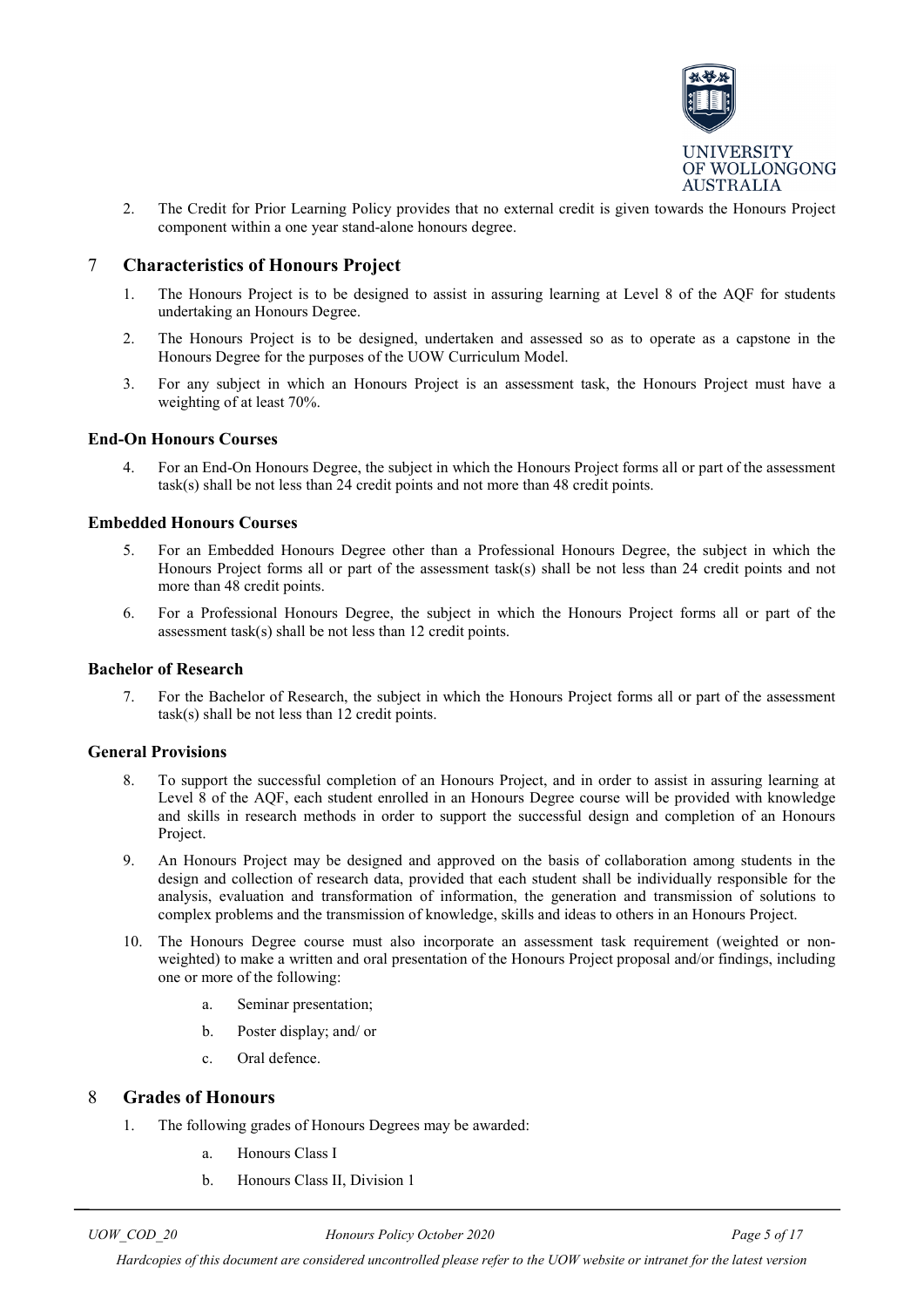

- c. Honours Class II, Division 2
- d. Honours Class III (where specified)

#### **Methods for Determining Honours Grades**

- 2. For each Honours Degree course other than the Bachelor of Research, one of the methods specified in Appendix 3 must be adopted to determine the Honours grade. The method used for determining honours grades depends on the specific program a student has completed. The Honours Method is detailed in the Course Handbook entry for each Honours Degree course. Students graduating with the Bachelor of Research do not have an Honours Grade declared.
- 3. In addition to the provisions relating to the Bachelor of Research, an Honours Degree may be awarded with no grade of Honours where the relevant course rules as specified in the Course Handbook so provide.
- 4. Where a student has completed an Honours Degree course which applies Methods 2, 3 or 4 but has not achieved a mark entitling the student to an award of Honours, the student will be eligible for a suitable cognate pass degree if they meet the requirements for that degree and subject to completion of a course transfer with academic approval from the Delegated Authority.
- 5. Where the method for determining the grade of Honours applied for a particular Honours Degree is changed after a student has commenced that course, the Faculty must ensure that the student is not disadvantaged by the change. This may require the application of a previous method of determining Honours grades to that student.

## <span id="page-5-0"></span>9 **Honours Project Grade Descriptors**

- 1. The Honours Project Grade Descriptors describe student performance in an Honours Project and must be communicated to students in the Honours Guide or the Subject Outline.
- 2. Staff should refer to the UOW Honours Project Grade Descriptors:
	- prospectively when designing the Honours Project and marking criteria and when marking the Honours Project, including using them as a basis for crafting marking rubrics, and
	- b. retrospectively when undertaking benchmarking and review of marking and grading of Honours Projects.
- 3. The Honours Project Grade Descriptors also provide a frame of reference for moderation of the Honours Project, to ensure that assessment practice across the University is appropriate, consistent and fair.
- 4. The Honours Project Grade Descriptors are set out in Appendix 4.

## <span id="page-5-1"></span>10 **University and Academic Unit Responsibilities**

#### **University**

- 1. It is the responsibility of the University to:
	- a. take measures to protect the intellectual property (IP) arising from the work of its students in accordance with the University's IP Intellectual Property Policy; and
	- b. where possible, ensure each student enrolling full time in an End-On Honours Degree and who submits their Honours Project within the required timeframes, specified by the Faculty, is given the opportunity to complete all subjects in time for them to graduate with their cohort at the next possible graduation ceremony.

#### **Academic Unit**

2. It is the responsibility of the Academic Unit to: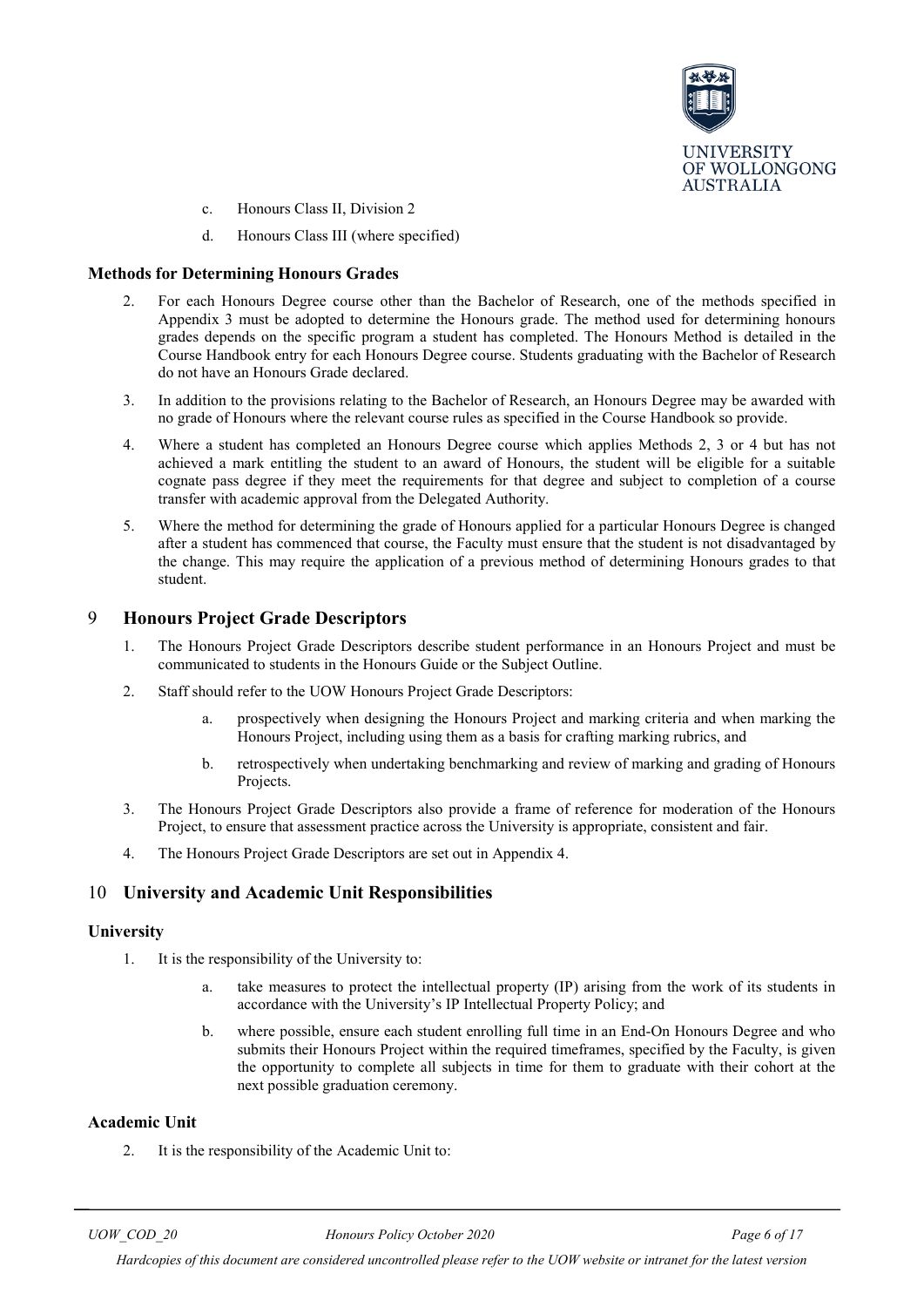

- a. appoint an Honours Coordinator to oversee the progress of students enrolled in the Honours Degree or, in the case of Embedded Honours, all students undertaking Honours Projects within the Academic Unit;
- b. ensure that each Honours Student meets the minimum requirements for admission to the Honours Degree and is capable of undertaking the proposed Honours Project and other requirements of the Honours Degree;
- c. ensure that the curriculum for each Honours Degree satisfies the requirements for the Bachelor Honours Degree within the AQF;
- d. ensure that each proposed Honours Project is of an appropriate standard for the award having regard to relevant discipline standards and that meets the requirements for a Bachelor Honours Degree within the AQF;
- e. provide to each Honours Degree student (in the case of Embedded Honours, no later than the beginning of the session in which the student undertakes an Honours Project) an Honours Guide or, where permitted, a Subject Outline that sets out all procedures and requirements pertaining to assessment including those listed in the checklist set out in Section A of Appendix 2 to this Policy, in either physical or electronic form;
- f. foster a supportive environment for Honours Degree students;
- g. ensure that reasonable resources are made available to Honours Degree students to support them in undertaking their Honours Project;
- h. ensure that appropriate provision is made in academic workloads for supervision of Honours Projects;
- i. ensure that each Honours Degree student undertaking an Honours Project has a Supervisor, and, where necessary, a co-supervisor;
- j. ensure that procedures are in place to select the most appropriate Supervisor(s) for assisting the Honours Degree student to complete their Honours Project;
- k. ensure that Supervisors of Honours Degree students are appropriate to undertake those responsibilities (refer to section 12);
- l. where an Honours Project is undertaken across two disciplines (inter-disciplinary or joint honours), approve the program of study with the head of the other Academic Unit and negotiate the appointment of co-supervisors and subject requirements prior to enrolment;
- m. ensure that there is no conflict of interest between the Supervisor(s) and Honours Degree student;
- n. ensure that quality supervision is provided throughout the student's candidature or, in the case of Embedded Honours, throughout the period during which the student is undertaking their Honours Project;
- o. ensure that arrangements are made to provide for alternative supervision if a Supervisor is absent for more than two weeks; and
- p. ensure that honours examiners have adequate time (generally three weeks) to report before the meeting of the relevant Assessment Committee.
- 3. The responsibilities of an Academic Unit are assumed by the head of the Academic Unit but may be delegated by the head of the Academic Unit to the Honours Coordinator where appropriate.

## <span id="page-6-0"></span>11 **Supervision of Honours Projects**

- 1. To be eligible to exercise the responsibilities of a Supervisor, the academic staff member must:
	- hold a qualification at Level 9 of the AQF (Masters Degree) or higher (or a lesser qualification combined with experience equivalent to a Level 9 AQF qualification) and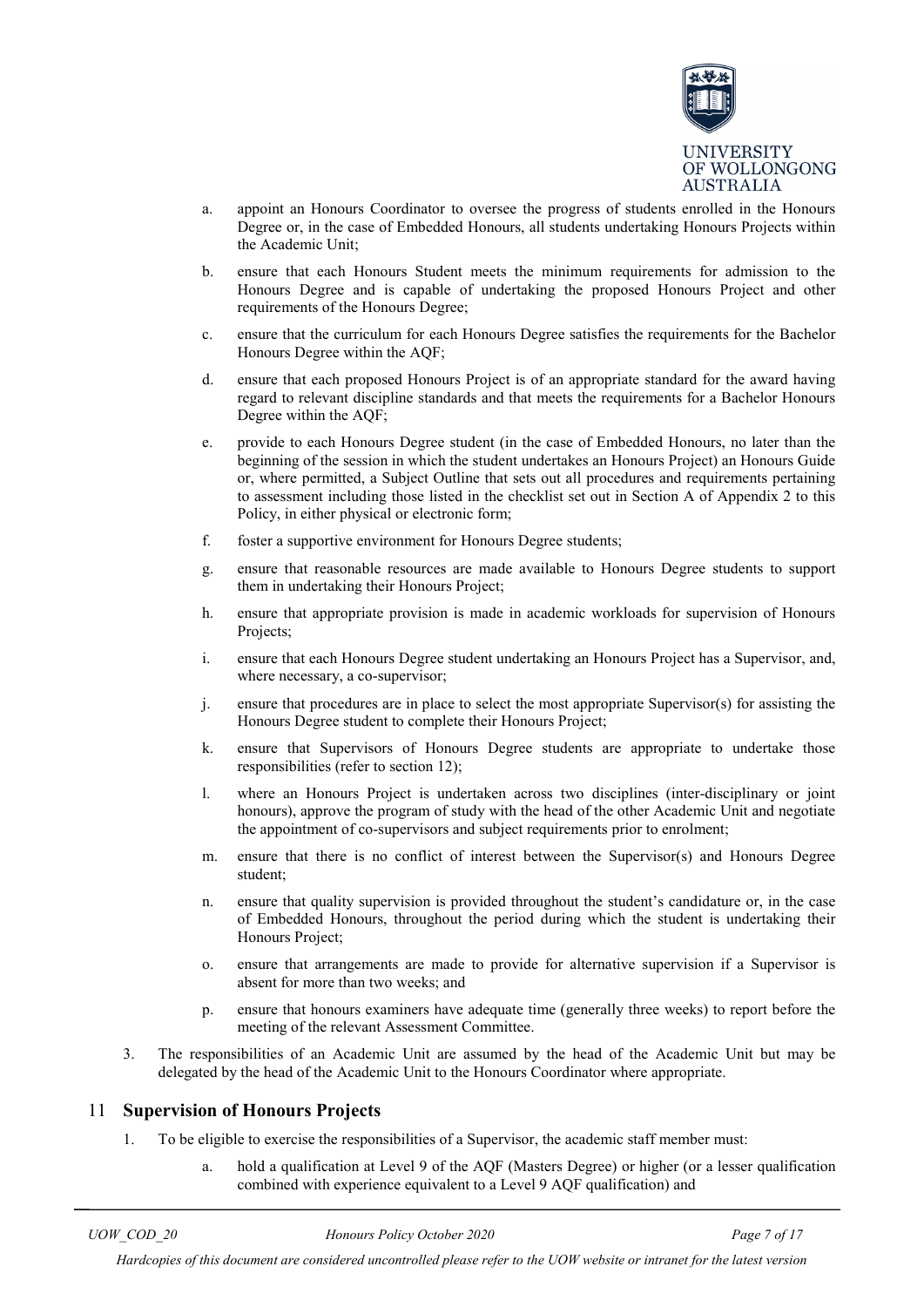

- b. hold a continuing or fixed term academic position with the relevant Honours Degree courseowning Faculty and,
- c. either,
	- i. be a currently active researcher, or
	- ii. have a proven research records, or
	- iii. have previous successful experience in supervising Honours Degree students.
- 2. The role of co-supervisor may be held by an academic staff member, visiting or honorary academic provided that the principal Supervisor meets the requirements of section 11(1).
- 3. The overriding responsibility of a Supervisor is to provide continuing support to Honours Degree students under their supervision in researching and producing an Honours Project to the best of the student's ability.

#### **Supervisory Responsibilities**

- 4. Specific other responsibilities of the Supervisor are to:
	- advise the head of the Academic Unit of any situation which might lead to a conflict of interest which could unduly advantage or disadvantage a student, e.g. if there is or has been a close personal relationship between a Supervisor and an actual or potential Honours Degree student;
	- b. advise Honours Degree students about their procedural and substantive rights and responsibilities contained in this Policy (directly or through the Honours Guide or Subject Outline);
	- c. advise and assist Honours Degree students to comply with occupational health and safety and ethics requirements where relevant;
	- d. in consultation with the Honours Coordinator, support Honours Degree students in developing a suitable proposal for the Honours Project (including, where applicable, a joint proposal involving working with other students on the design and collection of research data) within a negotiated time frame and with negotiated access to resources and support;
	- e. assist Honours Degree students to develop a plan for completing the Honours Project within an appropriate time frame;
	- f. maintain regular contact with Honours Degree students in order to monitor their progress;
	- g. inform Honours Degree students about any expected period(s) during which the Supervisor will be absent and unable to communicate during the period during which they are completing an Honours Project, and arrangements for alternative supervision during that or those periods;
	- h. provide timely and helpful written feedback to Honours Degree students on any submissions and to assist them to develop solutions as problems in undertaking the Honours Project are identified;
	- i. advise Honours Degree students of inadequate progress or work below the standard generally required for an Honours Project and to suggest appropriate corrective action;
	- j. submit marks and grades for Honours Projects for review, acceptance and publication in a timely manner
	- k. be available to attend meetings of the Academic Unit Assessment Committee where Honours Degree students' grades are determined; and
	- l. ensure the following policies and the consequences for the candidate's Honours Project of breaching these Policies, are explained carefully to the student:
		- i. Academic Integrity Policy,
		- ii. the Code of Practice Research,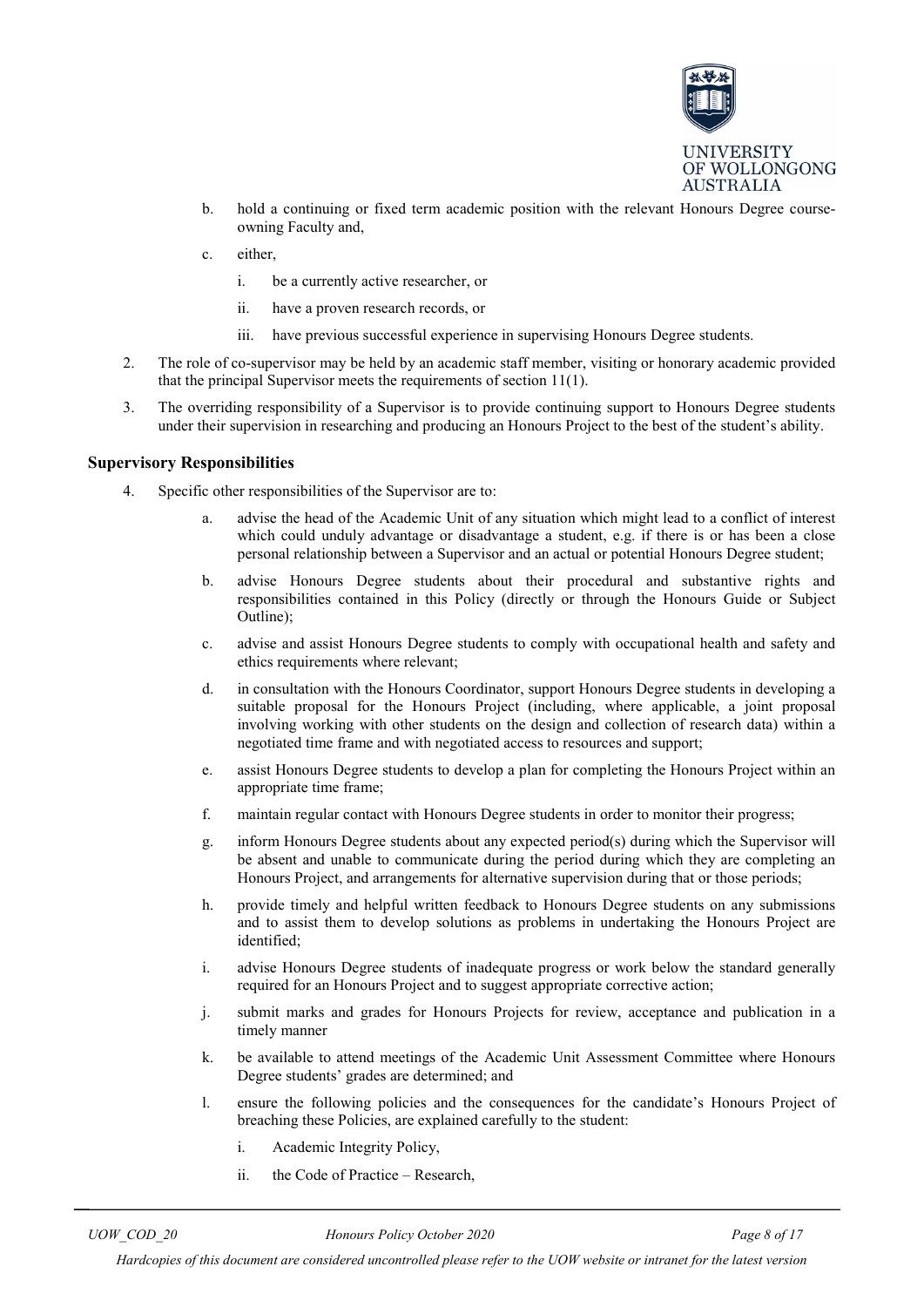

- iii. the Research Misconduct Policy,
- iv. the IP Intellectual Property Policy,
- v. the IP Student Assignment of Intellectual Property Policy,
- vi. the IP Student Assignment of Intellectual Property Guidelines and
- vii. the Authorship Policy.

#### **Student Responsibilities**

- 5. Honours Degree students have the primary responsibility for the timely completion of the Honours Project and other assessment tasks required in order to meet the requirements for the award of the Honours Degree.
- 6. Specific responsibilities are to:
	- a. develop an Honours Project proposal and a plan for completing the project within a timeframe and, where applicable, with access to resources and other support agreed to by the Supervisor(s) and, where possible, the Honours Coordinator;
	- b. complete the Honours Project in accordance with the approved proposal and within the approved timeframes;
	- c. maintain regular contact with the Supervisor(s);
	- d. discuss any proposed variation of enrolment or leave of absence with their Supervisor(s), the Honours Coordinator or the Head of Academic Unit;
	- e. present required written material to the Supervisor(s) in sufficient time to allow for comments and discussions before scheduled meetings;
	- f. undertake any additional work towards their Honours Project identified as necessary by the Supervisor(s) or, where appropriate, the Honours Coordinator;
	- g. accept responsibility for the quality and originality of all submitted work;
	- h. ensure all research is carried out in accordance with all statutory and other requirements relating to ethical, safe and responsible conduct of research; and
	- i. ensure they read and understand relevant University policy documents including:
		- i. [Academic Integrity Policy;](https://www.uow.edu.au/about/policy/UOW058648.html)
		- ii. Code of Practice [Responsible Conduct](http://www.uow.edu.au/about/policy/UOW058663.html) of Research;
		- iii. [IP Intellectual Property Policy;](http://www.uow.edu.au/about/policy/UOW058689.html)
		- iv. [Research Integrity and Conduct Policy: Breaches, Concerns and Complaints ;](http://www.uow.edu.au/about/policy/UOW058715.html) and
		- v. [Authorship Policy.](http://www.uow.edu.au/about/policy/UOW058654.html)

## <span id="page-8-0"></span>12 **Reviews and Appeals Regarding the Honours Project**

- 1. Provisions relating to the review of the marking and grading of an Honours Project are set out in the Teaching and Assessment: Assessment and Feedback Policy.
- 2. An Honours Degree student with concerns regarding their candidacy may raise these concerns with their Supervisor(s) or the responsible Honours Coordinator.
- 3. Any unresolved issues between an Honours Degree student and their Supervisor(s) during the student's candidature or, in the case of Embedded Honours, during the period where the student is undertaking the Honours Project, may be raised by the student as provided in the Review and Appeal of Academic Decisions Policy.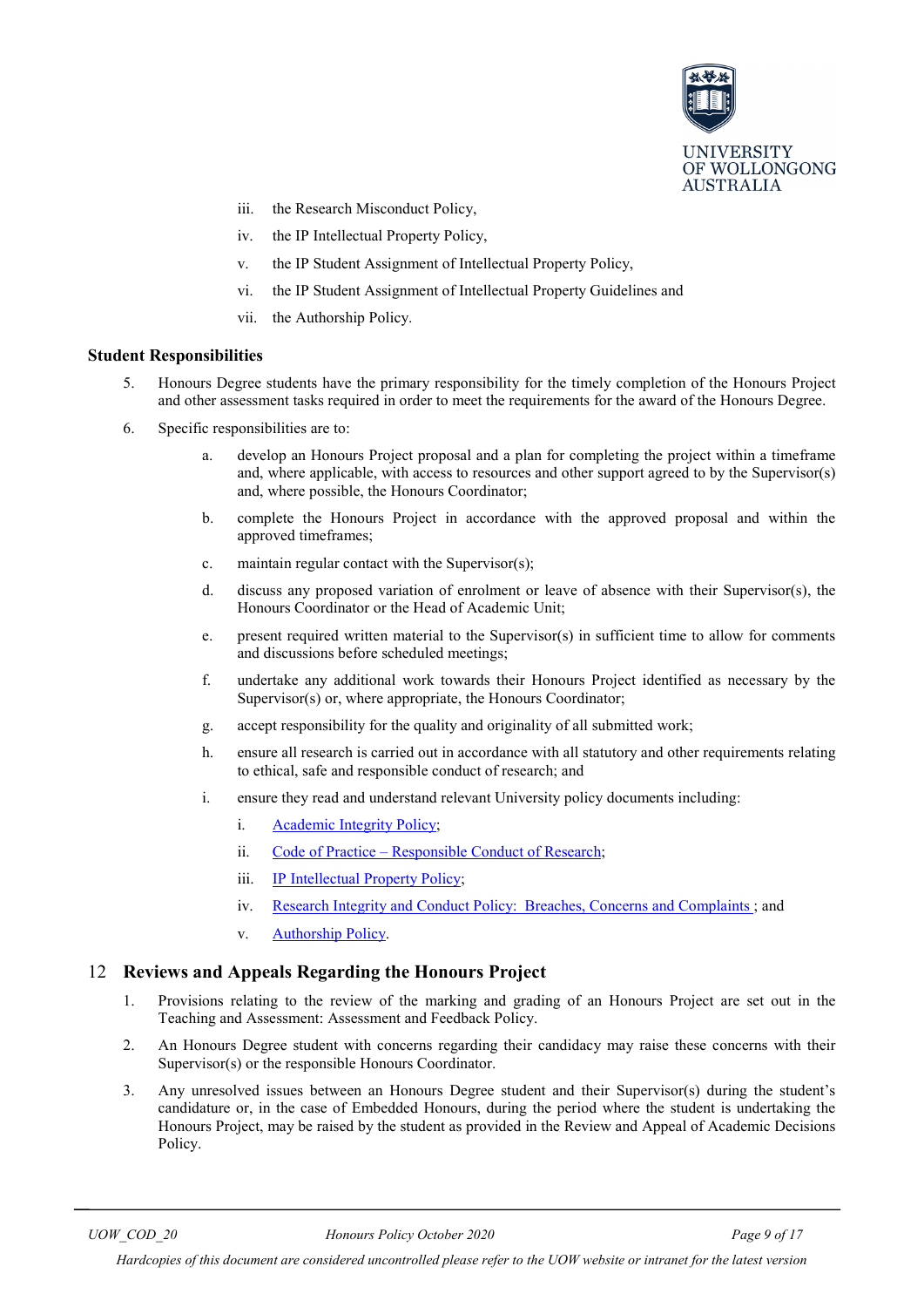

## <span id="page-9-0"></span>13 **Assessment of Honours Projects**

1. Provisions regarding the Assessment of Honours Projects are outlined in the Teaching and Assessment: Assessment and Feedback Policy.

## <span id="page-9-1"></span>14 **Honours Information to Students**

- 1. Every Faculty, Academic Unit or Honours Degree course must have an Honours Guide common for students, staff and honours examiners that includes the information set out in Appendix 2 to this Policy.
- 2. The Honours Guide, and other information for students available via the University website or in Course Handbook entries, must be consistent with this Policy.
- 3. All commitments and requirements stipulated in an Honours Guide shall be adhered to.
- 4. For Professional Honours Degrees where the Honours Project is less than 24 credit points, information relevant to the Honours Project in the an Honours Guide may alternatively be incorporated as an annexure to the Subject Outline for the relevant subject in respect of which the Honours Project is an assessment task that meets the requirements set out in the Teaching and Assessment: Subject Delivery Policy.

| Version<br>Control | <b>Date Effective</b> | <b>Approved By</b>                    | Amendment                                                                                                                                                                                                                                                                                               |
|--------------------|-----------------------|---------------------------------------|---------------------------------------------------------------------------------------------------------------------------------------------------------------------------------------------------------------------------------------------------------------------------------------------------------|
|                    | 6 July 2020           | Vice-Chancellor                       | New version replacing the Code of Practice –<br><b>Honours</b>                                                                                                                                                                                                                                          |
|                    | 12 October 2020       | Deputy Vice-Chancellor<br>(Education) | Administrative amendment to clause 11.2 to<br>correct misnumbered clause reference.                                                                                                                                                                                                                     |
| 3                  | 22 October 2020       | Vice-Chancellor                       | Consequential administrative amendments to<br>reflect the rescission of the Coursework<br>Student Academic Complaints Policy replaced<br>by the Review and Appeal of Academic<br>Decisions Policy and the Procedures for the<br>Review of Marks or Grades and Other<br>Academic Decisions (Coursework). |

## <span id="page-9-2"></span>15 **Version Control and Change History**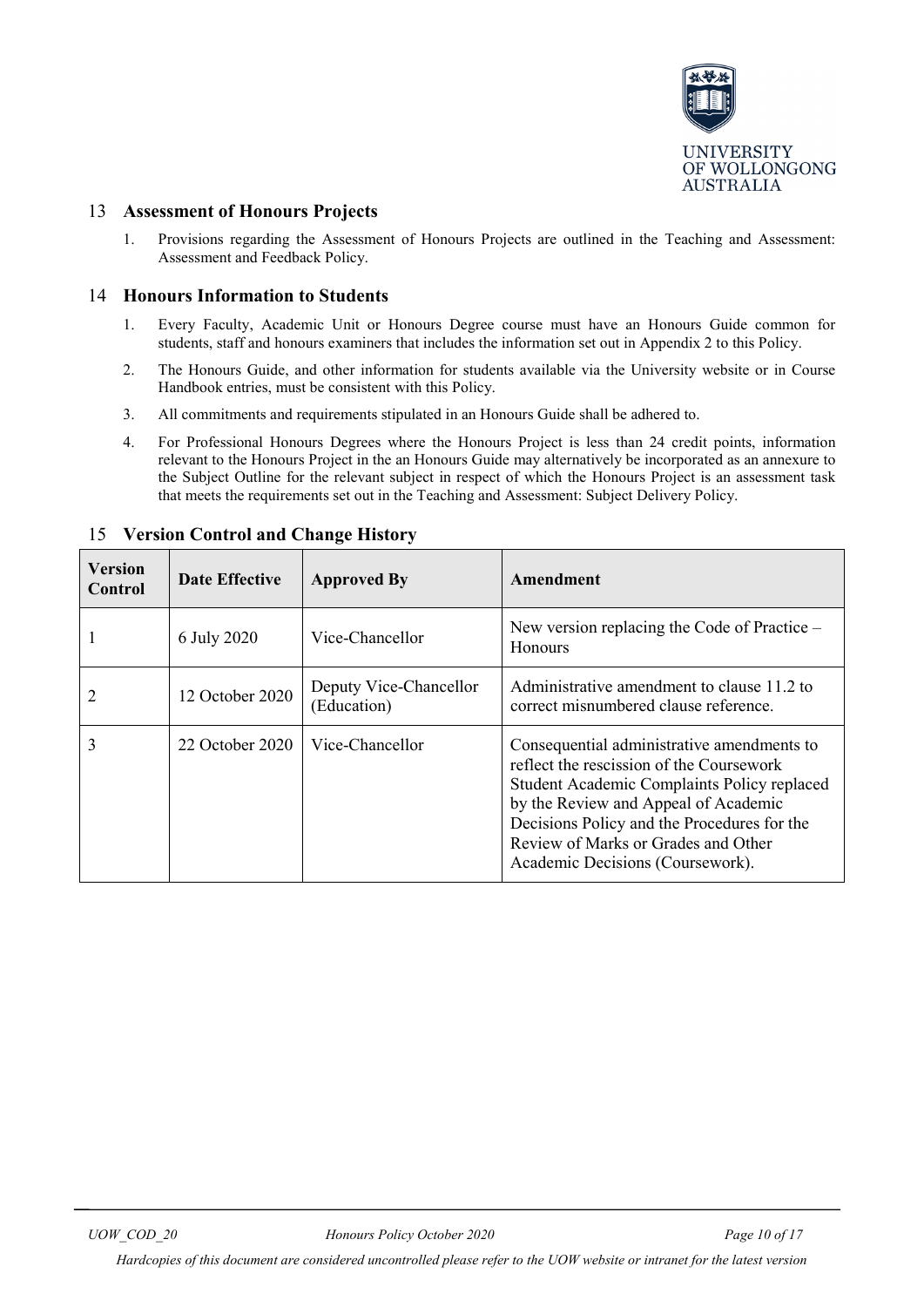

# <span id="page-10-0"></span>**Appendix 1 – AQF Requirements for the Bachelor Honours Degree**

| Summary                                   | The Bachelor Honours Degree qualifies individuals who apply a body of knowledge<br>in a specific context to undertake professional work and as a pathway for research<br>and further learning                                                                                                                                                                                                                                                                                                                         |  |
|-------------------------------------------|-----------------------------------------------------------------------------------------------------------------------------------------------------------------------------------------------------------------------------------------------------------------------------------------------------------------------------------------------------------------------------------------------------------------------------------------------------------------------------------------------------------------------|--|
| Knowledge                                 | Graduates of a Bachelor Honours Degree will have coherent and advanced<br>knowledge of the underlying principles and concepts in one or more disciplines and<br>knowledge of research principles and methods                                                                                                                                                                                                                                                                                                          |  |
| <b>Skills</b>                             | Graduates of a Bachelor Honours Degree will have:<br>cognitive skills to review, analyse, consolidate and synthesise knowledge to<br>identify and provide solutions to complex problems with intellectual<br>independence<br>cognitive and technical skills to demonstrate a broad understanding of a body<br>$\bullet$<br>of knowledge and theoretical concepts with advanced understanding in some<br>areas<br>cognitive skills to exercise critical thinking and judgement in developing<br>٠<br>new understanding |  |
|                                           | technical skills to design and use research in a project<br>$\bullet$<br>communication skills to present a clear and coherent exposition of<br>knowledge and ideas to a variety of audiences                                                                                                                                                                                                                                                                                                                          |  |
| Application of<br>Knowledge<br>and Skills | Graduates of a Bachelor Honours Degree will demonstrate the application of<br>knowledge and skills:<br>with initiative and judgement in professional practice and/or scholarship<br>$\bullet$<br>to adapt knowledge and skills in diverse contexts<br>٠<br>with responsibility and accountability for own learning and practice and in<br>$\bullet$<br>collaboration with others within broad parameters<br>to plan and execute project work and/or a piece of research and scholarship<br>with some independence     |  |
| Volume of<br>Learning                     | The volume of learning of a Bachelor Honours Degree is typically 1 year (EFT)<br>following a Bachelor Degree. A Bachelor Honours Degree may also be embedded in<br>a Bachelor Degree, typically as an additional year.                                                                                                                                                                                                                                                                                                |  |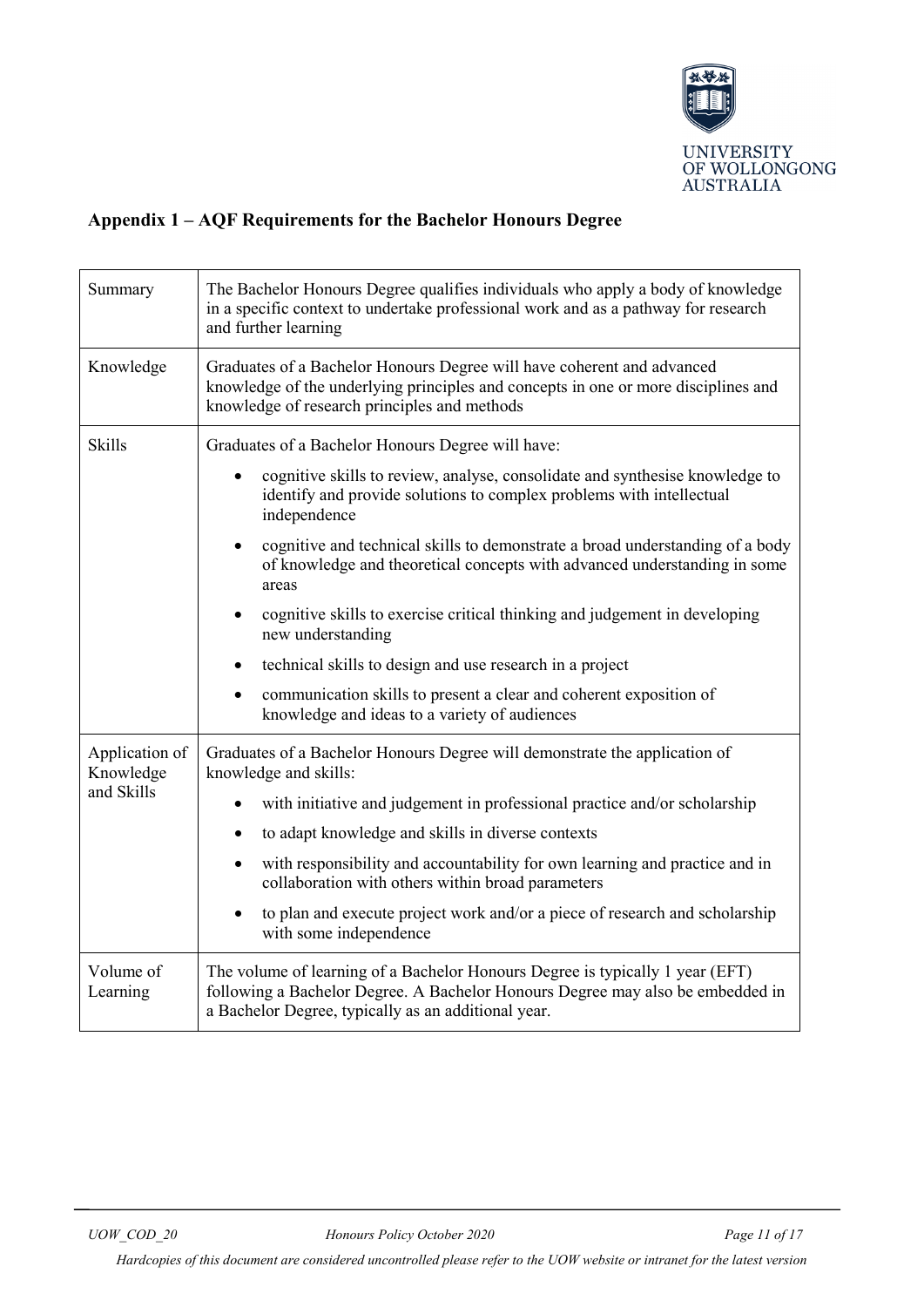

## <span id="page-11-0"></span>**Appendix 2 – Honours Guide Checklist**

#### **Section A – General**

- 1. Name of Academic Unit and details of key contact people within that unit, including the Honours Coordinator(s) where appropriate
- 2. Course code
- 3. In the case of End On Honours Degrees, mechanisms for applying for admission
- 4. Where relevant, details regarding and arrangements for part-time Honours enrolment.
- 5. Honours Degree course learning outcomes
- 6. Roles and responsibilities of the University, Academic Unit, Supervisor, Honours Coordinator and Honours Degree student
- 7. Key dates, e.g.
	- a. deadline for applications for admission (where applicable),
	- b. finalisation and, if applicable, presentation of the honours project proposal,
	- c. submission of ethics application (where applicable),
	- d. progress reports,
	- e. oral and or written presentations,
	- f. submission of final written project and any other final presentation requirements,
- 8. For End-On Honours Degrees, required coursework making up the Honours Degree course requirements, including subject codes and titles in full, with brief outline and credit points. If coursework is not organised by subject code and credit points a description of the structure of the Honours Degree program coursework with a brief outline and explanation of the weighted value of each component of the coursework program.
- 9. Ethics application requirements (where relevant)
- 10. Occupational health and safety requirements
- 11. Support services and facilities available to students, including contact details of the Student Support Adviser and the Faculty Librarian (within the library)
- 12. Equipment, study space and computer/software available to Honours Degree students
- 13. Grades of Honours applying to the course and the Honours Method applicable for the course
- 14. Where relevant, University supplied materials that students should purchase and estimated costs
- 15. Financial or material assistance (where available)
- 16. Prizes, scholarships and grants applicable to the course

#### **Section B – Assessment of Honours Project**

- 1. Types of assessment to be used to assess Honours Project
- 2. Weight given to Honours Project and other components of assessment in determining final result
- 3. Honours Grade Descriptors
- 4. Dates for submission of any written Honours Project(s) and other material for assessment
- 5. Policy regarding and penalties for late submission
- 6. Clear criteria for assessing the Honours Project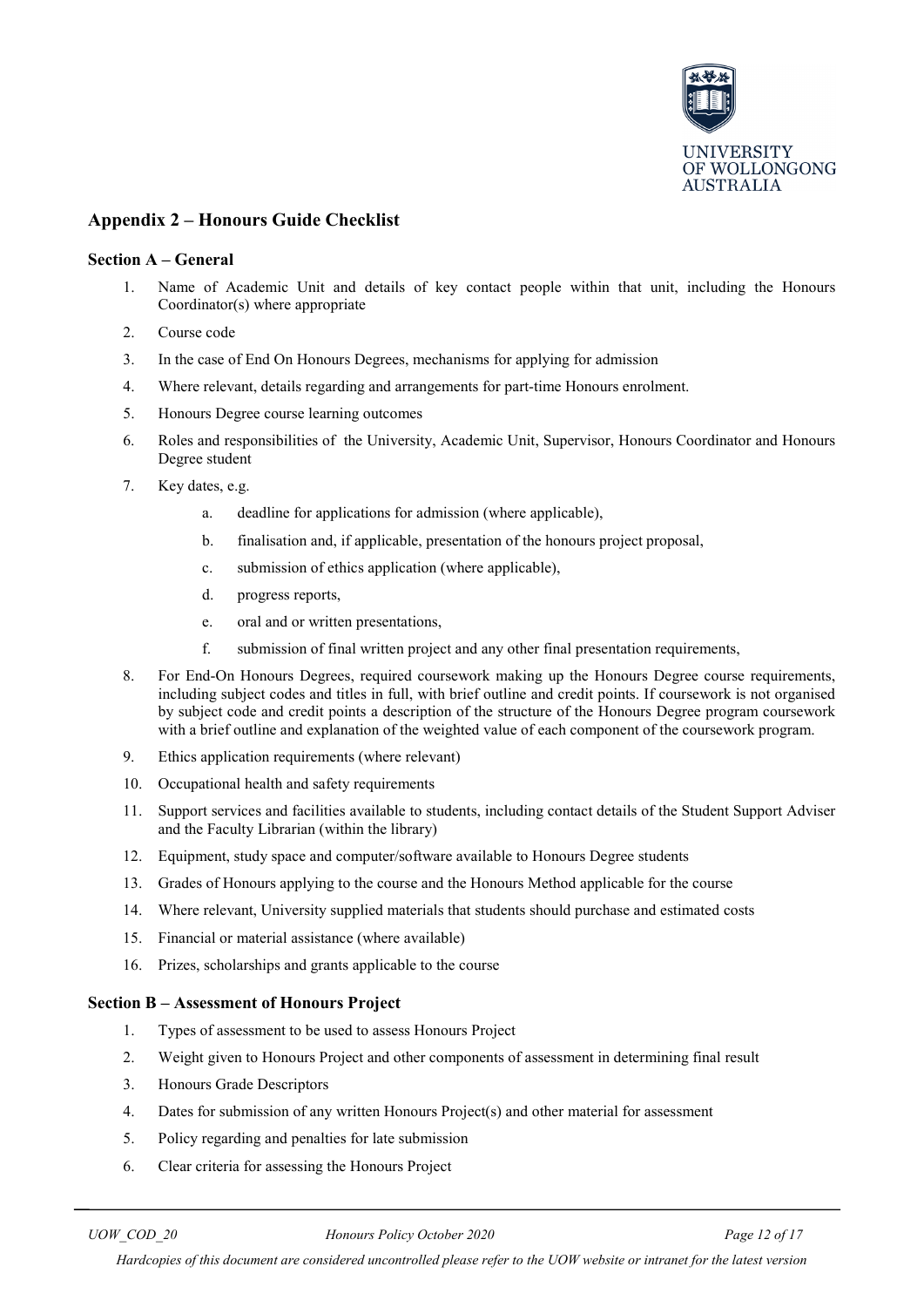

- 7. Guidelines for honours examiners
- 8. Quality assurance process specific to the Faculty or Academic Unit to ensure the independent, transparent and impartial assessment of all Honours Project(s)
- 9. Whether marks in any components will be modified or scaled
- 10. Method for determining class of Honours
- 11. Minimum attendance requirements where appropriate
- 12. Length, style and format of any written Honours Project(s), where relevant
- 13. System of referencing to be used in written Honours Project(s), noting the University policy on plagiarism
- 14. Method for choosing honours examiners
- 15. Procedure for dealing with discrepancies between marks awarded by different honours examiners
- 16. Procedures, criteria and possible outcomes in the handling of requests for Student Academic Consideration
- 17. Method for submitting written materials for assessment
- 18. Required number of copies of written materials
- 19. Arrangements for acknowledging submission of written materials
- 20. Procedures for returning assessed materials
- 21. Details of other matters relevant to the assessment of the Honours Project

#### **Section C – University Policy**

- 1. References to the following University codes of practice and policies, with web links:
	- a. [The Student Charter](http://www.uow.edu.au/student/charter/index.html)
	- b. [Honours Policy](http://www.uow.edu.au/about/policy/UOW058661.html)
	- c. [Code of Practice -](http://www.uow.edu.au/about/policy/UOW058663.html) Research
	- d. [Teaching and Assessment: Code of Practice –](http://www.uow.edu.au/about/policy/UOW058666.html) Teaching
	- e. [Teaching and Assessment: Assessment and Feedback Policy](https://www.uow.edu.au/about/policy/alphalisting/UOW222910.html)
	- f. [Teaching and Assessment: Subject Delivery Policy](https://www.uow.edu.au/about/policy/alphalisting/UOW222910.html)
	- g. [Review and Appeal of Academic Decisions Policy](https://documents.uow.edu.au/about/policy/students/UOW189967.html)
	- h. [Academic Integrity](http://www.uow.edu.au/about/policy/UOW058648.html) Policy
	- i. [Authorship Policy](http://www.uow.edu.au/about/policy/UOW058654.html)
	- j. [Human Research Ethics Forms and Policies](http://www.uow.edu.au/research/ethics/human/index.html)
	- k. [IP Intellectual Property Policy](http://www.uow.edu.au/about/policy/UOW058689.html)
	- l. [Research Misconduct Policy](http://www.uow.edu.au/about/policy/rules/UOW060095.html)
	- m. [Student Academic Consideration Policy](http://www.uow.edu.au/about/policy/UOW060110.html)
	- n. [Workplace Health and Safety Policy](http://staff.uow.edu.au/ohs/commitment/ohspolicy/UOW016894.html)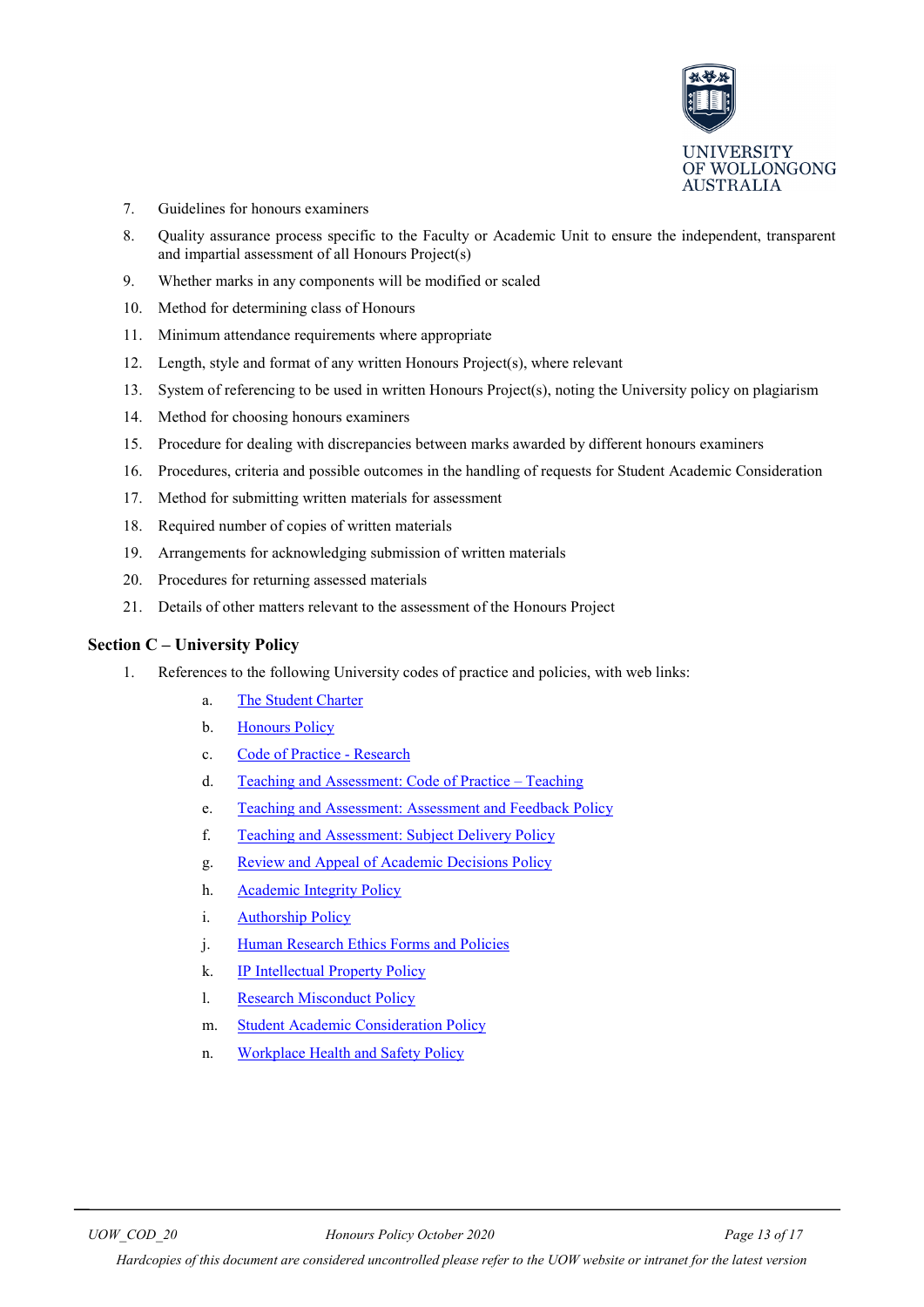

## <span id="page-13-0"></span>**Appendix 3 – Honours Grade Calculation Methods**

#### **Calculation of Weighted Average Mark**

1. Honours grades will be determined using a weighted average mark calculated as follows:

Weighted Average Mark = **∑mlc**

**\_\_\_\_\_\_ ∑ lc**

Where:

- a. "m" is the actual mark obtained in each attempt at each subject;
- b. "c" is the credit point value of the subject;
- c. "l" is the weight reflecting the level of the subject (as per each Honours Method set out below).
- d. Summation in the numerator and denominator is over all subjects attempted (and including each attempt by the student at that or those subjects) in the Honours Degree course, other than any subject with a grade of Satisfactory or Unsatisfactory.

#### **Method 1:**

- 2. Weightings for different subject levels (i.e. the "l" factor set out in Appendix 3, section 1(c) above):
	- a. 1 for 400 level and Honours level subjects
	- b. 0 for 300 level
	- c. 0 for 200 level
	- d. 0 for 100 level
- 3. Ranges for grades of Honours:
	- a. Class I 85% to 100%
	- b. Class II, Division 1 75% to less than 85%
	- c. Class II, Division 2 65% to less than 75%
	- d. Class III (where awarded) 50% to less than 65%
	- e. Honours not awarded 0% to less than 50%

## **Method 2:**

- 4. Weightings for different subject levels (i.e. the "l" factor set out in Appendix 3, section 1(c) above):
	- a. 4 for 400 level
	- b. 3 for 300 level"
	- c. 2 for 200 level
	- d. 1 for 100 level
- 5. Ranges for grades of Honours:

*UOW\_COD\_20 Honours Policy October 2020 Page 14 of 17*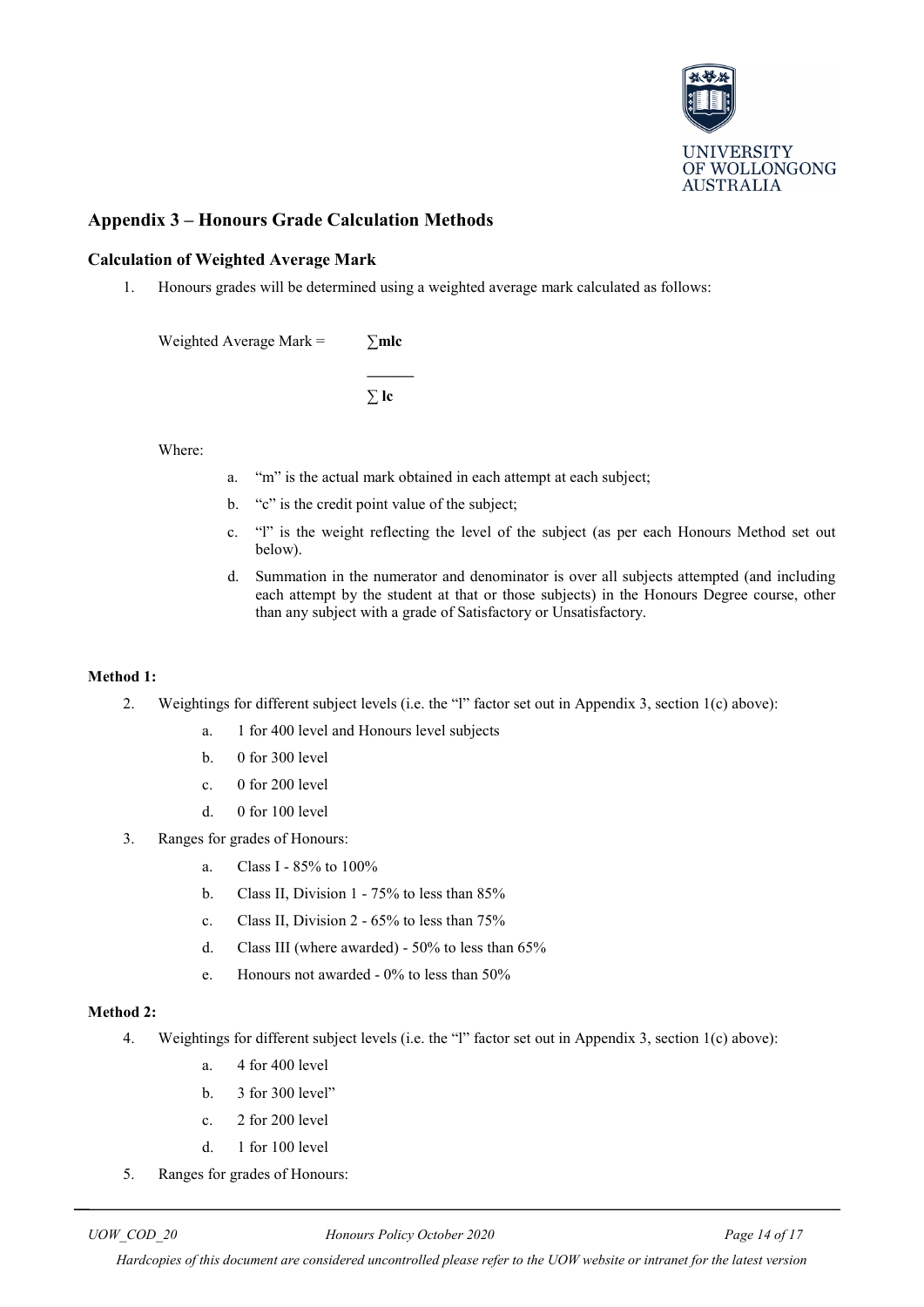

- a. Class I 77.5% to 100%
- b. Class II, Division 1 72.5% to less than 77.5%
- c. Class II, Division 2 67.5% to less than 72.5%
- d. Class III (where awarded) 62.5% to less than 67.5%
- e. Honours not awarded 0% to less than 62.5%

#### **Method 3:**

- 6. Weightings for different subject levels (i.e. the "l" factor set out in Appendix 3, section 1(c) above):
	- a. 4 for 400 level"
	- b. 1 for 300 level
	- c. 0 for 200 level
	- d. 0 for 100 level
- 7. Ranges for grades of Honours:
	- a. Class I 80% to 100%
	- b. Class II, Division 1 72.5% to less than 80%
	- c. Class II, Division 2 65% to less than 72.5%
	- d. Honours not awarded 0 to less than 65%

#### **Method 4:**

- 8. Weightings for different subject levels (i.e. the "l" factor set out in Appendix 3, section 1(c) above):
	- a. 1 for 400 level
	- b. 1 for 300 level
	- c. 1 for 200 level
	- d. 1 for 100 level
- 9. Ranges for grades of Honours:
	- a. Class I 75% to 100%
	- b. Class II Division 1 72.5% to less than 75%
	- c. Class II, Division 2 70% to less than 72.5%
	- d. Honours not awarded 0 to less than 70%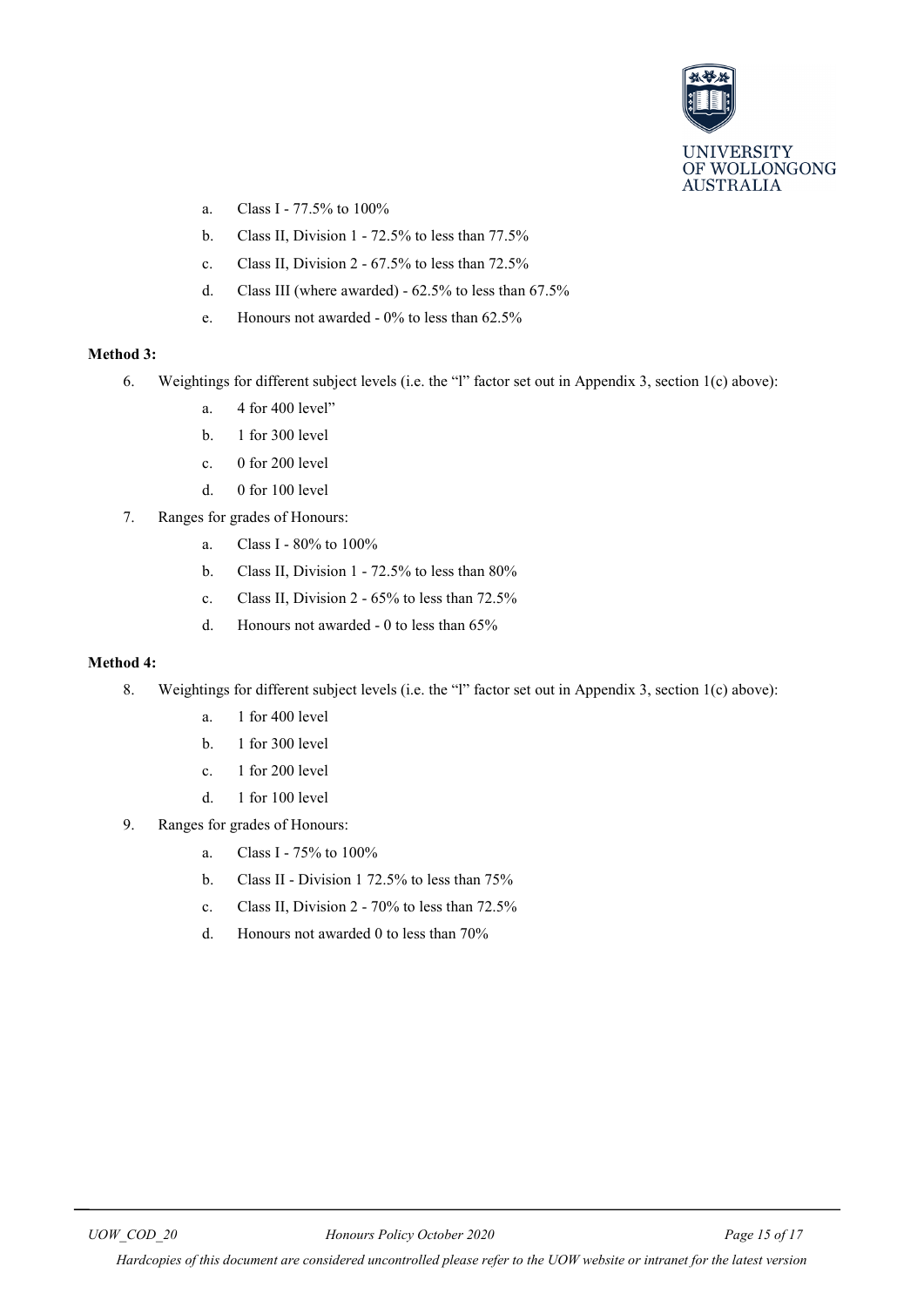

| Grade               | <b>Descriptor</b>                                                                                                                                                                                                                                                                                                                                                                                                                                                                                                                                                                                                                                                                                                                                                                                                                                                                                                                                                                                                                                                                                                                                                                                                                                                                                                                                                                             |
|---------------------|-----------------------------------------------------------------------------------------------------------------------------------------------------------------------------------------------------------------------------------------------------------------------------------------------------------------------------------------------------------------------------------------------------------------------------------------------------------------------------------------------------------------------------------------------------------------------------------------------------------------------------------------------------------------------------------------------------------------------------------------------------------------------------------------------------------------------------------------------------------------------------------------------------------------------------------------------------------------------------------------------------------------------------------------------------------------------------------------------------------------------------------------------------------------------------------------------------------------------------------------------------------------------------------------------------------------------------------------------------------------------------------------------|
| High<br>Distinction | A High Distinction is awarded for performance that provides evidence of an outstanding level of<br>attainment of the subject learning outcomes, demonstrating the attributes of a Distinction grade plus<br>(as applicable) one or more of the following:<br>consistent evidence of deep and critical understanding<br>substantial originality and insight in identifying, generating and communicating competing<br>$\bullet$<br>arguments, perspectives or problem-solving approaches<br>critical evaluation of problems, their solutions and their implications for future investigation<br>$\bullet$<br>or research<br>consideration of any shortcomings in methodology or integration of findings, drawing on<br>$\bullet$<br>relevant theories and previous research<br>use of data as the basis for deep and thoughtful judgments, drawing insightful, carefully<br>$\bullet$<br>qualified conclusions from this work<br>creativity in application as appropriate to the discipline<br>$\bullet$<br>eloquent and sophisticated communication of information and ideas in terms of the<br>$\bullet$<br>conventions of the discipline<br>consistent application of appropriate skills, techniques and methods with outstanding levels<br>$\bullet$<br>of precision and accuracy<br>all or almost all calculation based data is correct, very little or no data is incorrect<br>$\bullet$ |
| Distinction         | A Distinction grade is awarded for performance that provides evidence of a superior level of<br>attainment of the relevant subject learning outcomes, demonstrating the attributes of a Credit grade<br>plus (as applicable) one or more of the following:<br>evidence of integration and evaluation of critical ideas, principles, concepts and/or theories<br>$\bullet$<br>distinctive insight and ability in applying relevant skills, techniques, methods and/or concepts<br>$\bullet$<br>demonstration of frequent originality in defining and analysing issues or problems and<br>$\bullet$<br>providing solutions<br>fluent and thorough communication of information and ideas in terms of the conventions of<br>$\bullet$<br>the discipline<br>frequent application of appropriate skills, techniques and methods with superior levels of<br>$\bullet$<br>precision and accuracy<br>most calculation based data is correct, little or no data is incorrect<br>$\bullet$                                                                                                                                                                                                                                                                                                                                                                                                              |
| Credit              | A Credit grade is awarded for performance that provides evidence of a high level of attainment of the<br>relevant subject learning outcomes, demonstrating the attributes of a Pass grade plus (as applicable)<br>one or more of the following:<br>evidence of learning that goes beyond replication of content knowledge or skills<br>$\bullet$                                                                                                                                                                                                                                                                                                                                                                                                                                                                                                                                                                                                                                                                                                                                                                                                                                                                                                                                                                                                                                              |

# <span id="page-15-0"></span>**Appendix 4 – Honours Project Grade Descriptors**